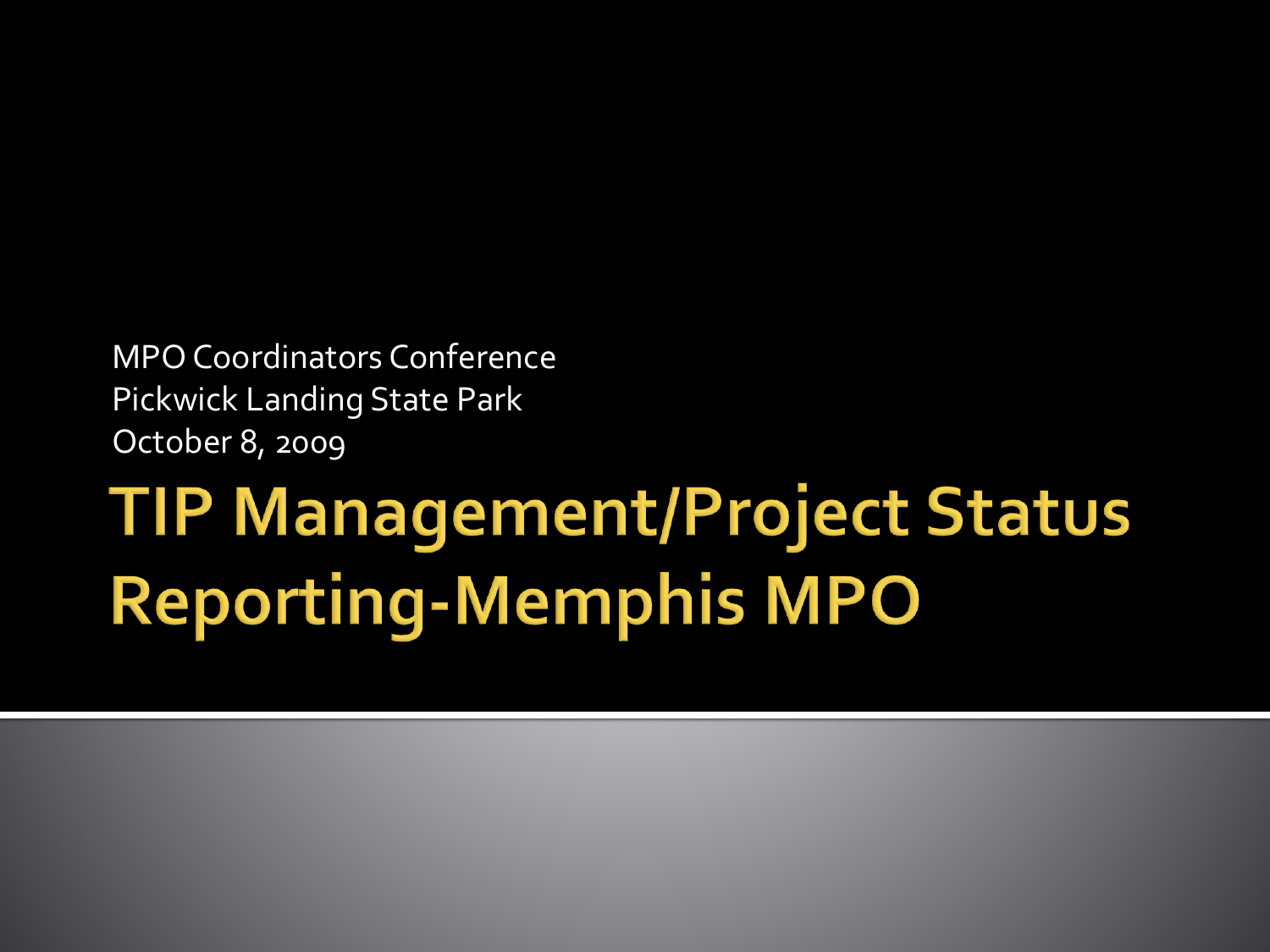# **Background**

- **Negative CMAQ balance**
- **Excessive STP balance**
- **ARRA**
- **Quarterly reports**

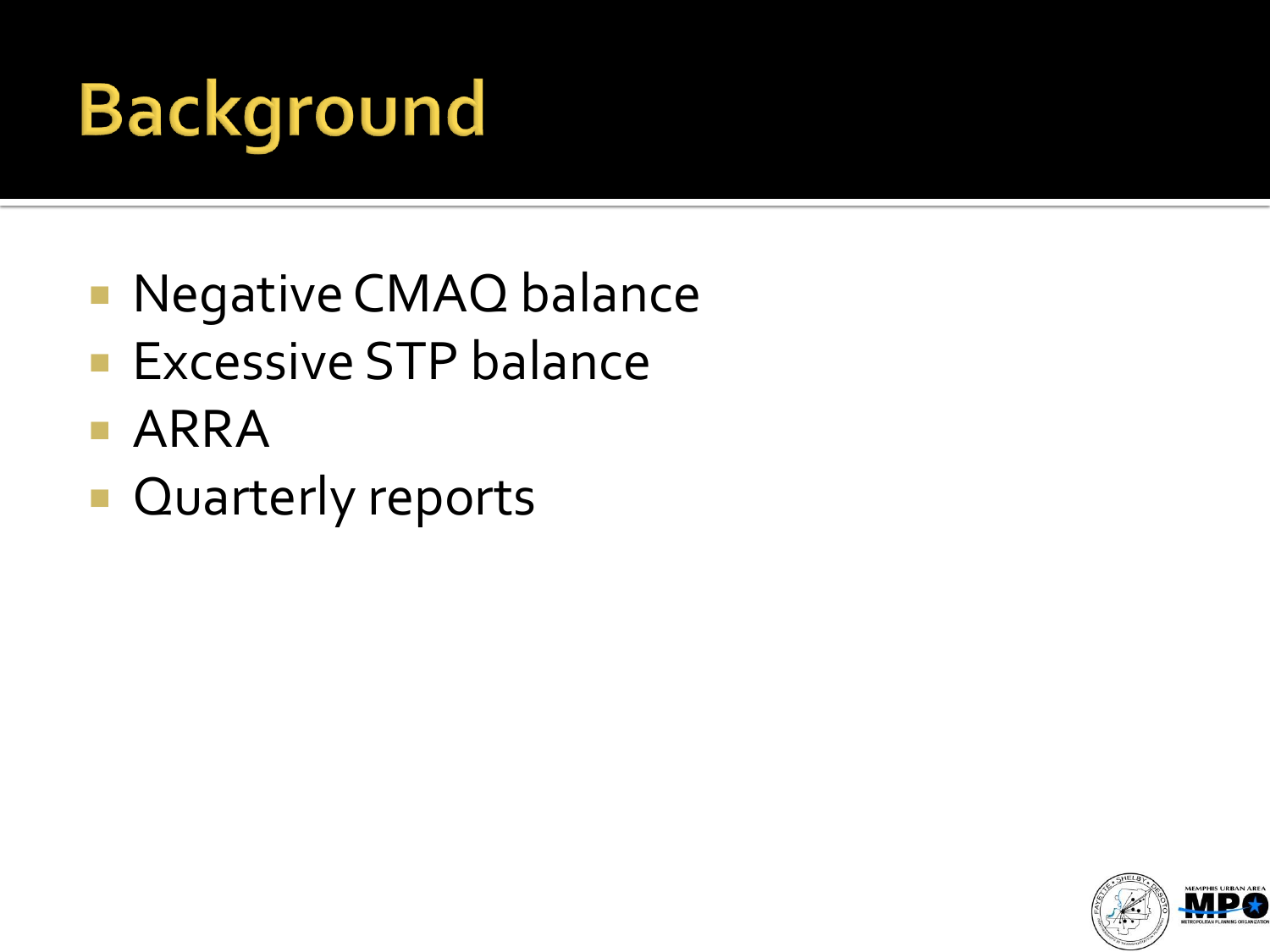# **Spreadsheet Content**

### **ARRA**

### **Spreadsheet Categories Spreadsheet Categories**

- **Municipality**
- **Project name**
- **Estimated Cost**
- **Initiate Submittal Date to TDOT**
- **Contract Award**
- **Advertisement\RFP**
- **Notice to Proceed Date**
- **NEPA Class of Action (CE, EA, FEIS)**
- **NEPA Milestone Completed**
- **Notice to Proceed Date**
- **Types of Federal Permits**
- **Status of Federal Permits**
- **PE&S\Design**
- **Notice to Proceed Date**
- **ROW Acquisition**
- **Notice to Proceed Date**
- **Final Inspection Date**
- **No. of Direct On-Jobs Created**

#### **STP**

#### **Municipality**

- Managed By
- **STP Local Project**
- **E** Current TIP Allocations (Federal)
- **Natch Requirement**
- **Date of Contract with TDOT**
- **Approved NEPA Document**
- **PE Phase Complete**
- **ROW Purchased**
- **Final Construction Plans**
- **Bid Package Approved**
- **Permits Acquired (Utilities, etc)**
- **Construction Start Date**
- **Obligated Funds**
- **Additional Notes**

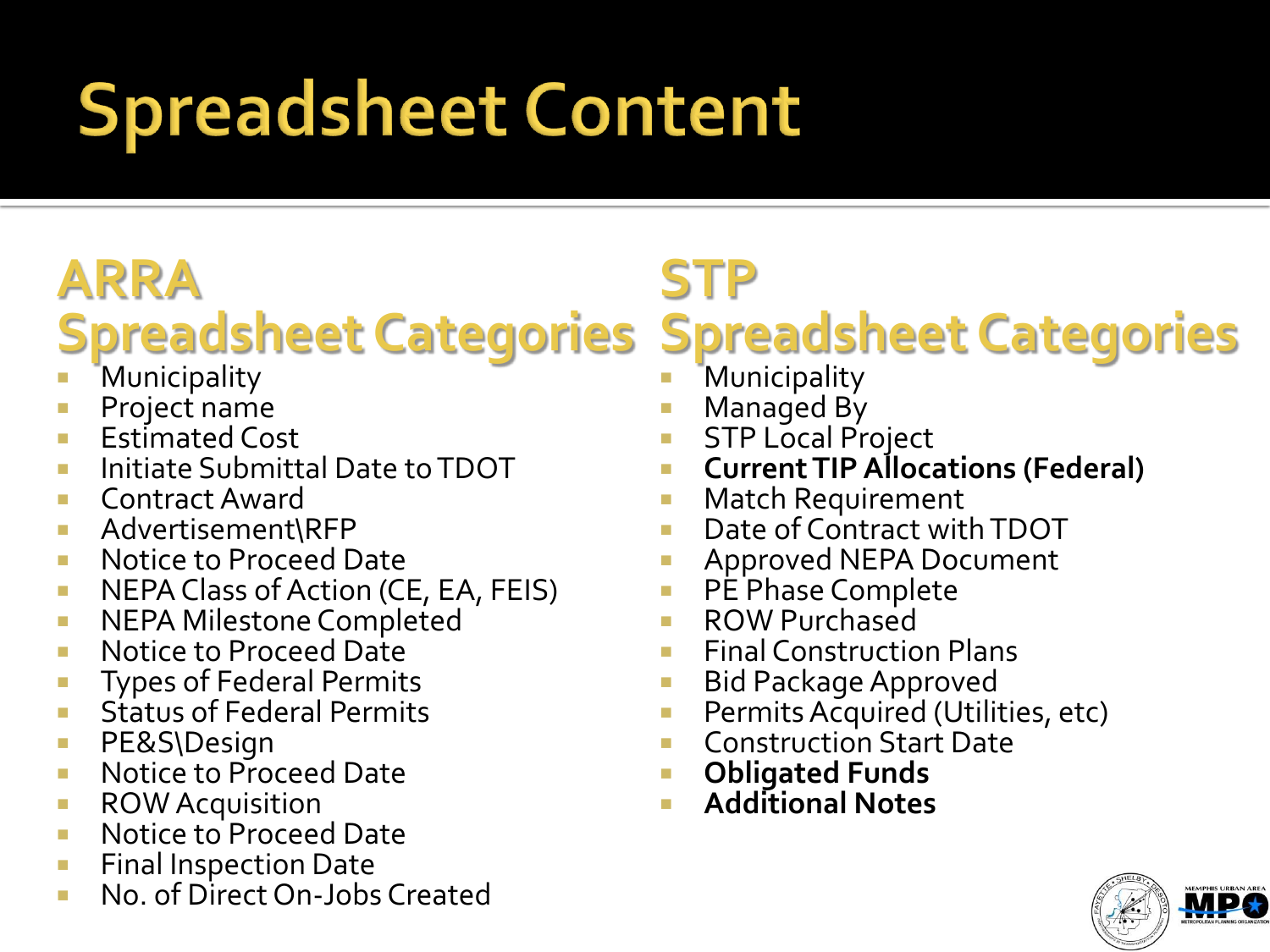# **Tracking Process STP + ARRA**

## **STP Process**

- Updates requested as needed basis
- **Information compiled in** spreadsheet
- **Review of the project status**
- **Discussing update status with** jurisdiction and municipality
- Goal of obligating \$50 million by October 2009

### **ARRA Process**

- Updates were requested monthly
- **Information compiled in** spreadsheet
- **Review of the project status**
- **Discussing update status with** jurisdiction and municipality
- **Policy adopted to re-allocate funds** by November 2009

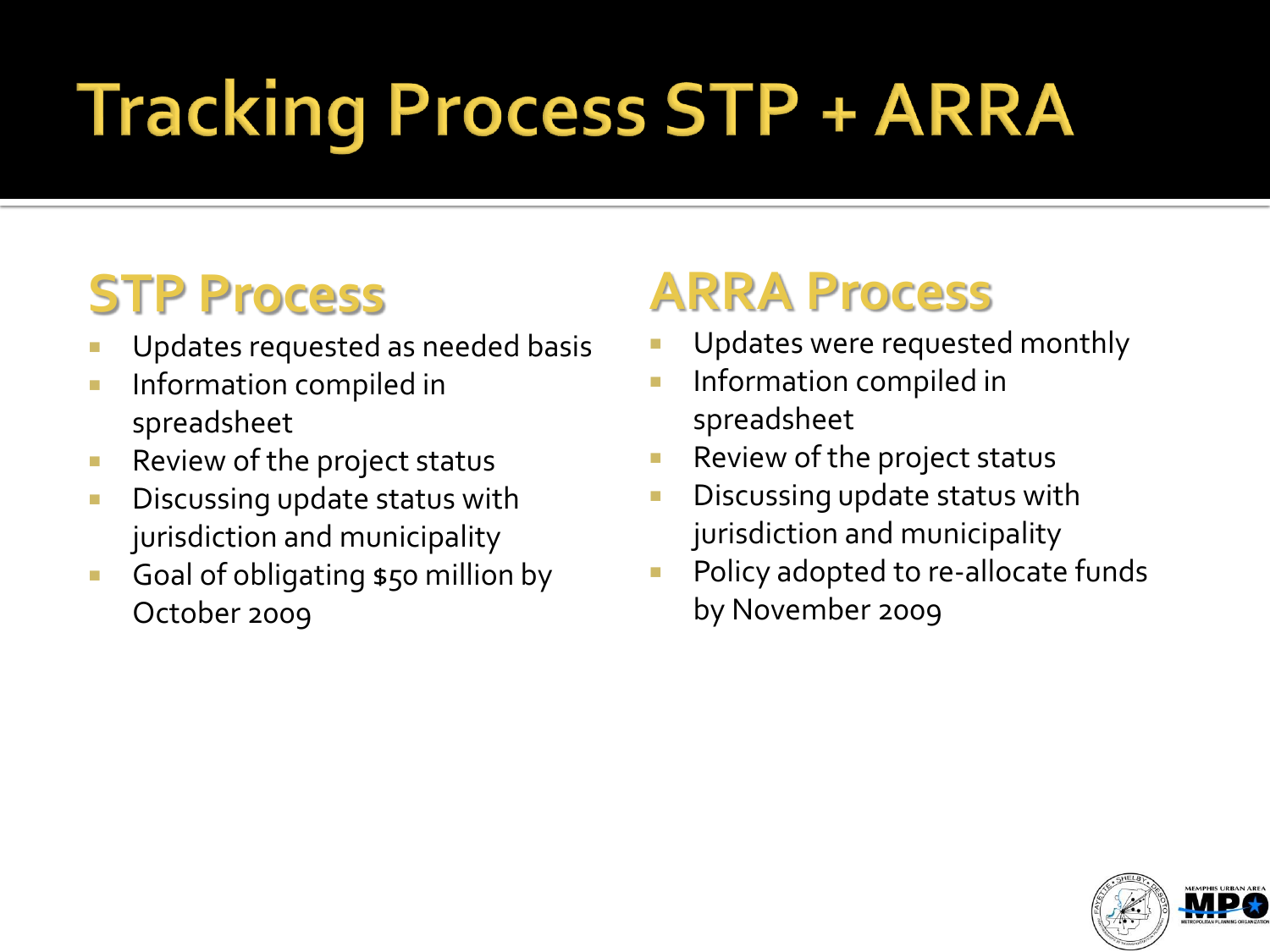

- Constantly changing projects
	- Project added/deleted (esp. buckets)
	- **Project status changing**
- Multiple versions of status spreadsheet
- **Changing reporting requirements**
- **Duplicating efforts**